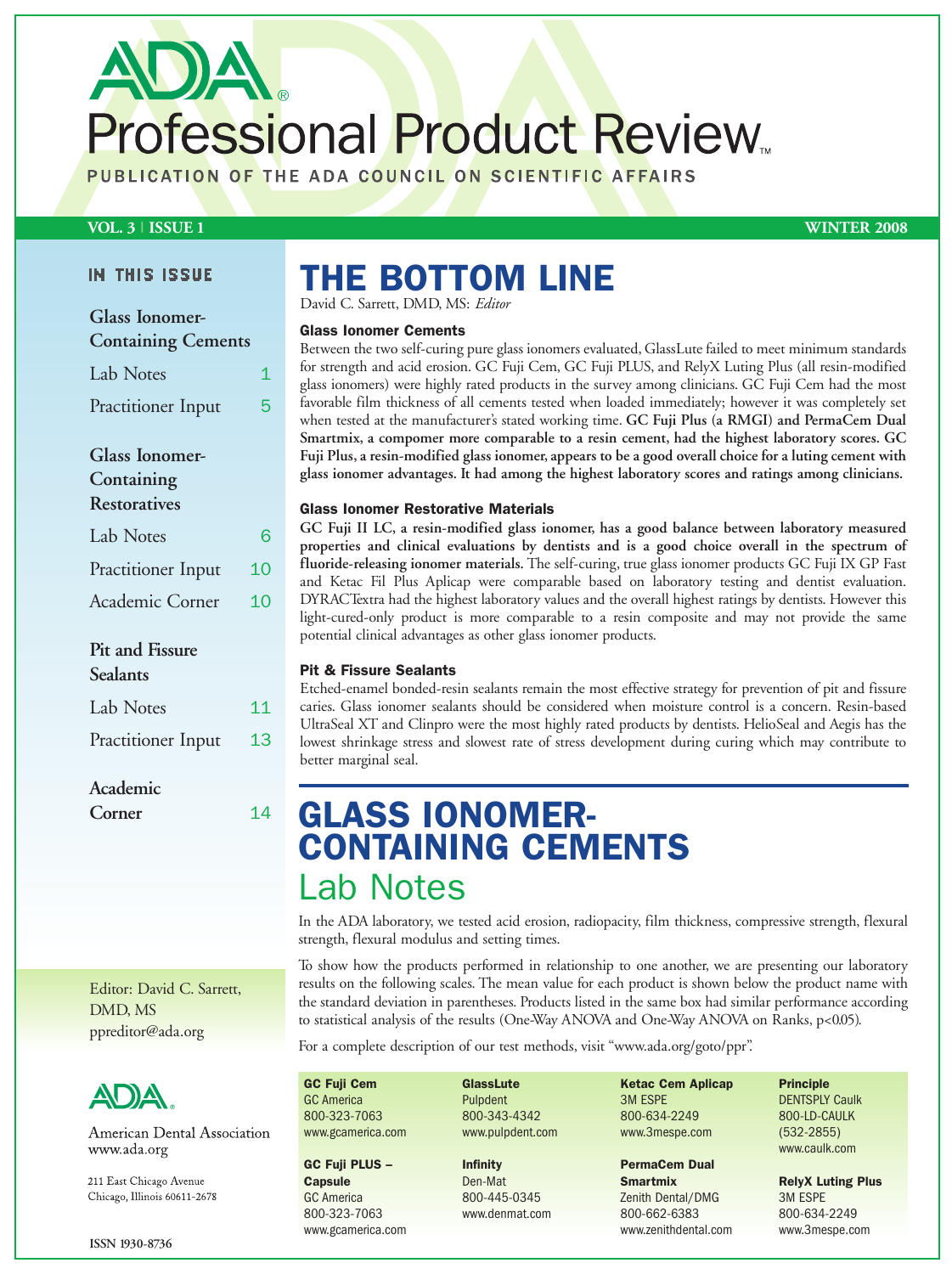

## **Acid Erosion\***

(Lower values are more desirable.)

*Characteristic Tested:* Tests how soluble the cements are in lactic acid. The lower the number, the higher is the resistance to acid erosion. The rankings of solubility of glass ionomer cements in lactic acid, when compared to each other, have been shown to correlate well with clinical evaluations. That is, when comparing a group of traditional glass ionomer cements, research shows that solubility in lactic acid is predictive of how that group will perform in a clinical setting.<sup>1</sup>

| 0 micronst                                                                                                   |                          | 250 micronst     |  |
|--------------------------------------------------------------------------------------------------------------|--------------------------|------------------|--|
|                                                                                                              |                          |                  |  |
| No Erosion*                                                                                                  | <b>Ketac Cem Aplicap</b> | <b>GlassLute</b> |  |
| <b>PermaCem</b><br><b>Principle</b><br><b>Infinity</b><br><b>FujiCem</b><br><b>Fuji Plus</b><br><b>RelyX</b> | 40                       | 240              |  |

\* After 24 hours in lactic acid solution.

 $\dagger$  1 micron =  $10^{-3}$ mm

‡ These products had ≤ 5 microns of erosion.

## **Radiopacity for Tested Glass Ionomer Cements.\***

(Values that are higher are more desirable.)

*Characteristic Tested:* Indicates how identifiable the cement will be on a radiograph, which is especially important when attempting to detect any interproximally extruded cement.



\* We measured radiopacity for 1-mm thick specimens at seven days after setting.

- † mm Al stands for millimeters of aluminum, a standard reference for comparing the
- radiopacity of different materials. ‡ Radiopacity of dentin and enamel according to Atta N, et al.2

§ The manufacturers of Ketac Cem Aplicap do not claim radiopacity for that product.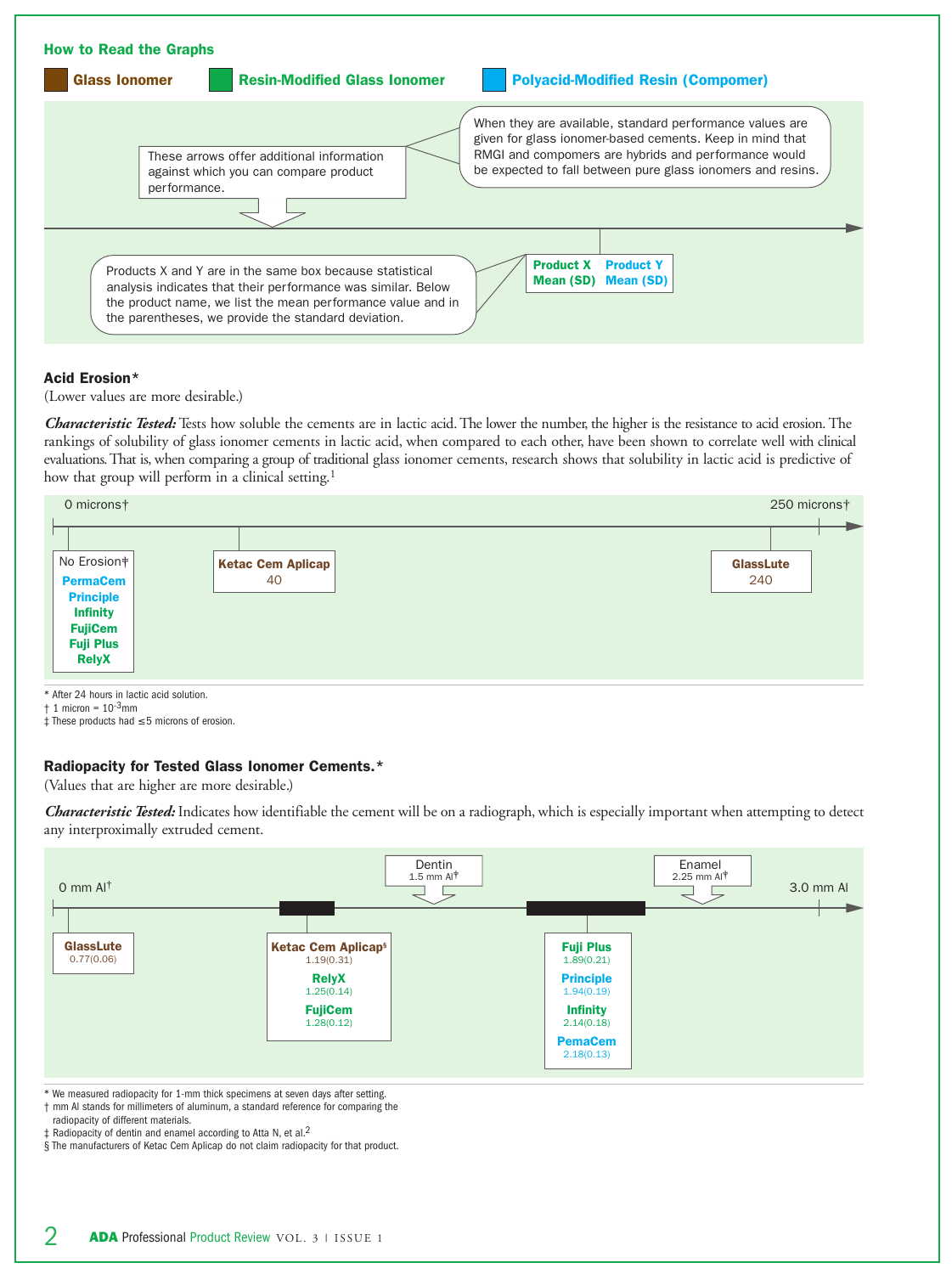### **Film Thickness**

(Lower values are more desirable.)

*Characteristic Tested:* Represents the thickness of the cement layer formed under pressure. We tested under two conditions: applying load immediately after mixing ("Immediate Loading") and 10 seconds before the end of the manufacturers' stated working times ("Delayed Loading").



 $*$  1 micron=10<sup>-3</sup> mm

† Maximum film thickness for water-based (glass ionomer) cements recommended by ANSI/ADA.3

### **Film Thickness: GI vs. Resin Cements**

The maximum value for film thickness differs when considering a GI cement compared to a resin cement. Due to the inherently higher strength, lower solubility and greater adhesive bonding of resin materials compared to glass ionomers, resin luting cements can occupy a larger space between the tooth and restoration and still function effectively as a luting cement. As the space increases in dimensions (in cases where a crown does not precisely fit a preparation), the demands on the luting cement also increase for features such as solubility and strength. Also, depending on the filler particles added to the resin, it may be more difficult to achieve a very small film thickness. Remember though that the choice between a resin and a glass ionomer initially will depend on other patient factors such as moisture control (See Academic Corner, p. 15). Another point to keep in mind is that these cements, when used at oral temperature, set faster (see Setting Time, p. 4). Thus, potentially higher film thickness could occur closer to end of the stated working times. As a general rule, probably all but FujiCem could be considered satisfactory results under the conditions tested.

## **Compressive Strength for Tested Glass Ionomer Cements.\***

(Higher strengths are more desirable; although no clinically relevant minimum has been established.)

*Characteristic Tested:* Measures the cement's ability to withstand compression, (e.g., vertical chewing forces.)3



\* Result is the force/unit area (strength) required to break a standard specimen in compression. † MPa stands for megapascal, a unit of strength (force/unit area).

‡ Minimum desired compressive strength for water-based (glass ionomer) cements recommended by American National Standards Institute/ADA.3 There is no minimum recommended level for resin-based cements.

§ Fuji Cem completely set and did not flow on load application.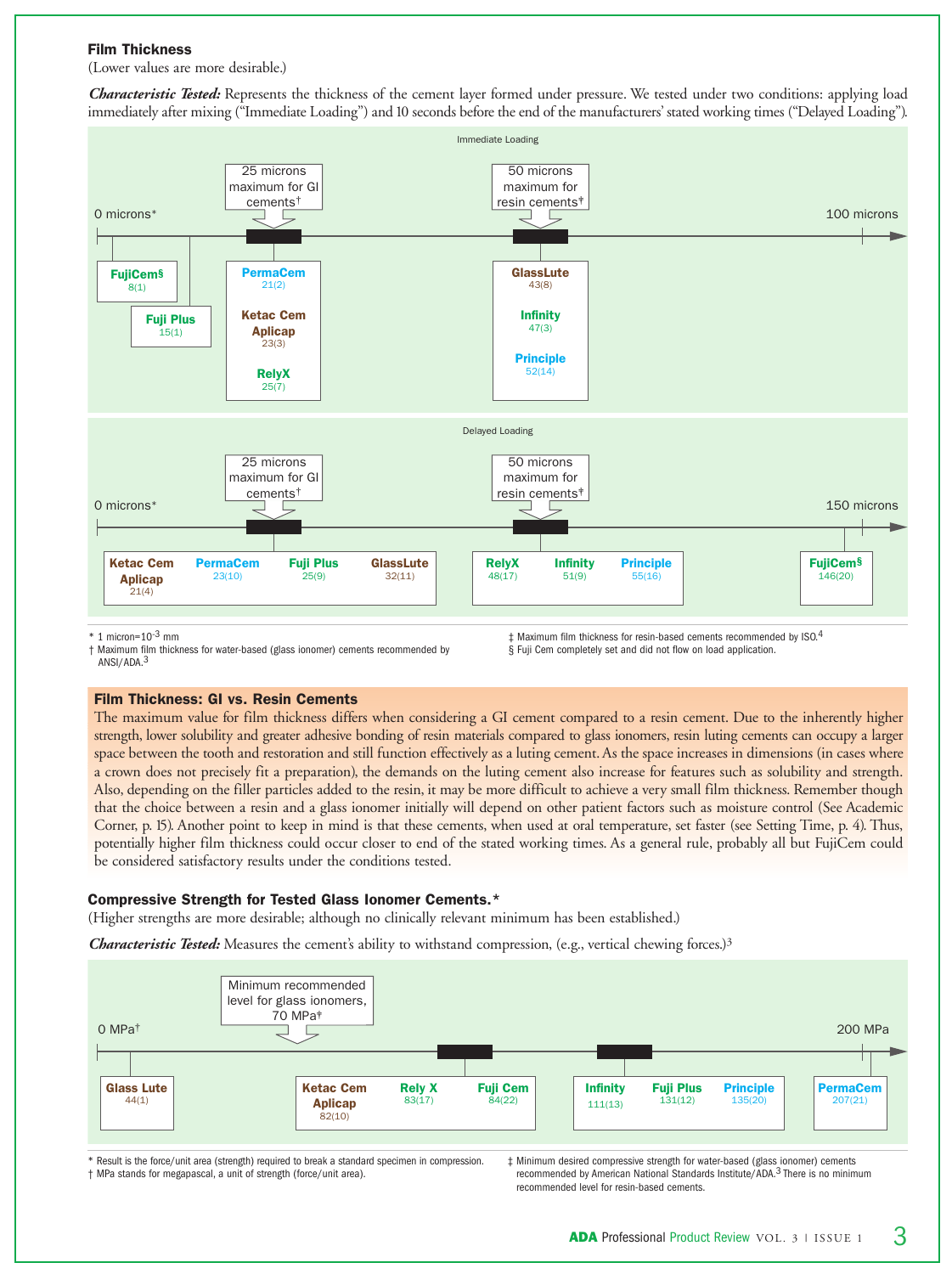### **Flexural Strength for Tested Glass Ionomer Cements.\***

(Higher strengths are more desirable; although no clinically relevant minimum has been established.)

*Characteristic Tested:* This test determines the strength in resistance to flexural (bending) loads. For example, when a cement is used as a luting agent under a crown, the system (including the crown, the cement and the underlying tooth) can be subjected to bending from lateral forces. In such cases, consideration of flexural strengths may become important. Remember that other properties such as film thickness affect the relative importance of this property. *See discussion under film thickness.*



\* We used a three-point bend test to measure flexural properties of standard beam specimens. The result is the maximum force/unit area required for failure of a specimen.

† MPa stands for megapascal, a unit of strength (Force/unit area).

‡ Flexural strength of resin-based cements tested for PPR 1(2) ranged from a mean (SD) of 64 (6) to 124 (14) MPa.5 The International Organization for Standardization recommends a minimum flexural strength for resin-based cements of 50 MPa.<sup>4</sup> There is no minimum standard value established for glass ionomer cements.

#### **Flexural Modulus (Stiffness) for Tested Glass Ionomer Cements.\***

(A higher modulus will provide better resistance to deformation under occlusal forces)

*Characteristic Tested:* This test determines stiffness of the cement (higher numbers indicate increased stiffness in bending). Ideal stiffness for a cement may depend on the location on the tooth as well as occlusal loading. Considering the flexural modulus of dentin (at approximately 20,000 MPa)<sup>6</sup> and these representative values for cements, probably the higher the resistance to flexural bending the better.



\* We used a three-point bend test to measure flexural properties of standard beam specimens. Result is a calculated stress/strain value from the slope of the loading curve from the flexure test. † MPa stands for megapascal, a unit of modulus.

‡ Flexural modulus of resin-based cements tested for PPR 1(2) ranged from a mean (SD) of 3,110 (700) to 8,480 (470) MPa.5 There are no recommended minimum levels for glass ionomer or resin-based cements.

#### References

- 1. Craig RG, Powers JM. Restorative dental materials. 11th edition St. Louis: Mosby, 2002. p 616.
- 2. Attar N, Tam LE, McComb D. Flow, strength, stiffness and radiopacity of flowable resin composites. J Can Dent Assoc 2003;69(8):516-21.
- 3. American National Standard/American Dental Association Specification No. 96—2000, Dental Water-Based Cements. Chicago: American Dental Association.
- 4. International Organization for Standardization. ISO No. 4049—2000, Dentistry—Polymerbased filling, Restorative and Luting Materials. Geneva:ISO.
- 5. American Dental Association. Resin-based Cements. ADA Professional Product Review 2006;1(2):7.
- 6. Plotino G, Grande NM, Bedini R, Pamiejer CH, Somma F. Flexural properties of endodontic posts and human root dentin. Dent Mater 2007;23(9):1129-35.

#### Setting Time: **Tested vs. Manufacturer Stated.**

| <b>Product</b><br>Manufacturer                     | <b>Tested Setting Time*</b><br>minutes:seconds (SD) | <b>Manufacturer Stated</b><br><b>Setting Time</b><br>minutes:seconds |
|----------------------------------------------------|-----------------------------------------------------|----------------------------------------------------------------------|
| <b>GC Fuji Cem</b><br><b>GC</b> America            | 2:14(6)                                             | $5:15^{\dagger}$                                                     |
| <b>GC Fuji PLUS - Capsule</b><br><b>GC</b> America | 2:10(0)                                             | 5:00 <sup>†</sup>                                                    |
| GlassLute<br>Pulpdent                              | 6:12(12)                                            | 6:20 <sup>†</sup>                                                    |
| <b>Infinity</b><br>Den-Mat                         | 2:10(0)                                             | $2:00^+$                                                             |
| <b>Ketac Cem Aplicap</b><br><b>3M ESPE</b>         | 4:12(13)                                            | $7:00^+$                                                             |
| <b>PermaCem Dual Smartmix</b><br>Zenith Dental/DMG | 3:06(6)                                             | $5:00^+$                                                             |
| <b>Principle</b><br><b>DENTSPLY Caulk</b>          | 3:50(14)                                            | $3:00^{\dagger}$                                                     |
| <b>RelyX Luting Plus</b><br><b>3M ESPE</b>         | 2:50(6)                                             | $5:00^+$                                                             |

\* Measured at 37°C, 50 percent humidity. † Measured at 23°C, humidity not known. ‡ Measured at 37°C, humidity not known.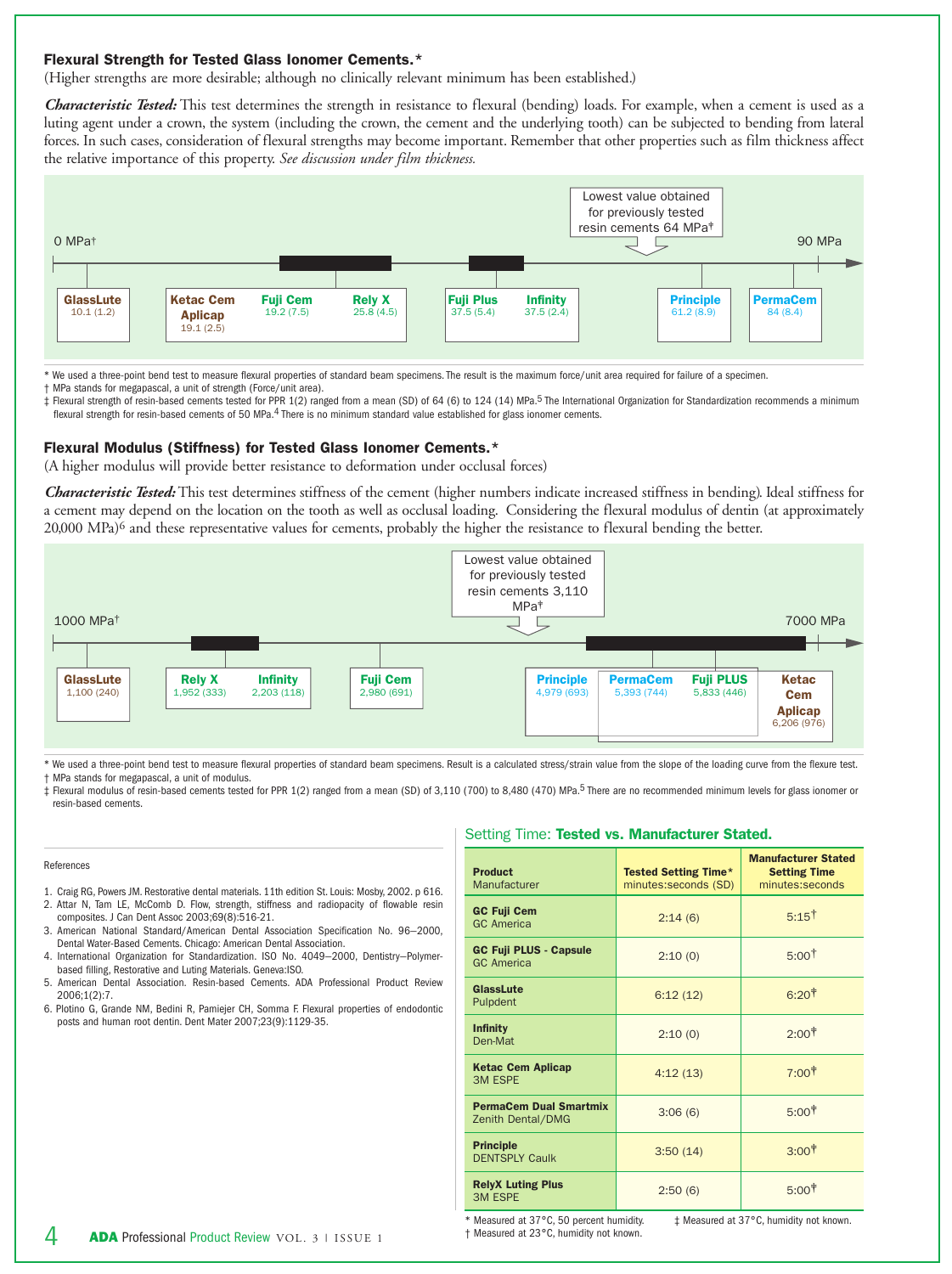|                               | <b>Product</b><br>Manufacturer                                  | <b>Setting</b><br><b>Reaction</b>                                            | Shelf Life*<br>(months) | <b>Dispensing</b><br><b>System</b>   | <b>Required</b><br>Accessories <sup>†</sup> | Cost <sup>†</sup>                                                         |
|-------------------------------|-----------------------------------------------------------------|------------------------------------------------------------------------------|-------------------------|--------------------------------------|---------------------------------------------|---------------------------------------------------------------------------|
| <b>Glass lonomers</b>         | <b>GlassLute</b><br>Pulpdent                                    | Acid/base<br>reaction                                                        | 36                      | Powder/liquid<br>-requires mixing    | None                                        | \$52 (30 g powder, 15 ml<br>liquid, mixing pad, scoop                     |
|                               | <b>Ketac Cem</b><br><b>Aplicap</b><br><b>3M ESPE</b>            | Acid/base<br>reaction                                                        | 36                      | Capsule                              | Activator<br>Applicator<br>Rotomix          | \$293 fifty capsules,<br>activator, applier                               |
|                               | <b>GC Fuji Cem</b><br><b>GC</b> America                         | Acid/base<br>reaction<br>Autopoly-<br>merization                             | 24                      | Paste/paste<br>-requires mixing      | Mixing pad<br>Spatula                       | \$191 two 7.2-ml<br>cartridges, dispenser                                 |
| Resin-Modified Glass lonomers | <b>GC Fuji PLUS -</b><br><b>Capsule</b><br><b>GC</b> America    | Acid/base<br>reaction<br>Autopoly-<br>merization                             | 24                      | Capsule                              | Applicator<br>Triturator                    | \$208 fifty capsules, applier                                             |
|                               | <b>Infinity</b><br>Den-Mat                                      | Acid/base<br>reaction<br>Autopoly-<br>merization<br>Photopoly-<br>merization | 24                      | Dual syringe with<br>self-mixing tip | None                                        | \$299 three 10-g syringes,<br>40 auto-mixing tips, four<br>intraoral tips |
|                               | <b>RelyX Luting</b><br><b>Plus</b><br><b>3M ESPE</b>            | Acid/base<br>reaction<br>Autopoly-<br>merization                             | 24                      | Paste/paste<br>-requires mixing      | Mixing pad<br>Spatula                       | \$93 one clicker dispenser                                                |
|                               | <b>PermaCem</b><br><b>Dual Smartmix</b><br>Zenith<br>Dental/DMG | Acid/base<br>reaction<br>Autopoly-<br>merization                             | 24                      | Dual syringe with<br>self-mixing tip | <b>None</b>                                 | \$168 two 10-g syringes,<br>10 tips                                       |
| Compomers                     | <b>Principle</b><br><b>DENTSPLY</b><br>Caulk                    | Acid/base<br>reaction<br>Autopoly-<br>merization<br>Photopoly-<br>merization | 24                      | Powder/liquid<br>-requires mixing    | Mixing pad<br>Spatula                       | \$114<br>12 g powder, 6 g liquid,<br>scoop, mixing pad                    |

Table 1. **Glass Ionomer-Containing Cement Features According to the Manufacturer.** 

\* From date of manufacture.

† Must be purchased separately from quoted kit.

‡ Catalog prices.Your purchase price may vary.

# Practitioner Input

Through a Web-based survey, we collected 758 surveys from dentists about their experiences with the glass-ionomer containing cements featured in this report. Participants were drawn from the ADA Clinical Evaluators (ACE) Panel and a random sample of other ADA members.

GlassLute, PermaCem Dual Smartmix, and Principle are not shown in these charts due to a small number of respondents for those products.

Ketac Cem Aplicap is set apart from the others because it is a glass ionomer cement; the others are resin-modified glass ionomer cements.

## Table 2. **Best, Worst Features of Reviewed Glass Ionomer Cements, According to Surveyed Dentists.**

| <b>Product</b><br>Manufacturer                     | <b>Best Feature</b><br>(n)        | <b>Worst Feature</b><br>(n) |
|----------------------------------------------------|-----------------------------------|-----------------------------|
| <b>GC Fuji Cem</b><br><b>GC</b> America            | Easy to mix,<br>dispense (35)     | None (54)                   |
| <b>GC Fuji PLUS - Capsule</b><br><b>GC</b> America | Easy to mix,<br>dispense (24)     | None (40)                   |
| <b>Infinity</b><br>Den-Mat                         | Easy to mix,<br>dispense (9)      | Price $(13)$                |
| <b>Ketac Cem Aplicap</b><br><b>3M ESPE</b>         | Easy to mix,<br>dispense $(15)$   | Price $(18)$                |
| <b>RelyX Luting Plus</b><br><b>3M ESPE</b>         | Low technique<br>sensitivity (55) | None (117)                  |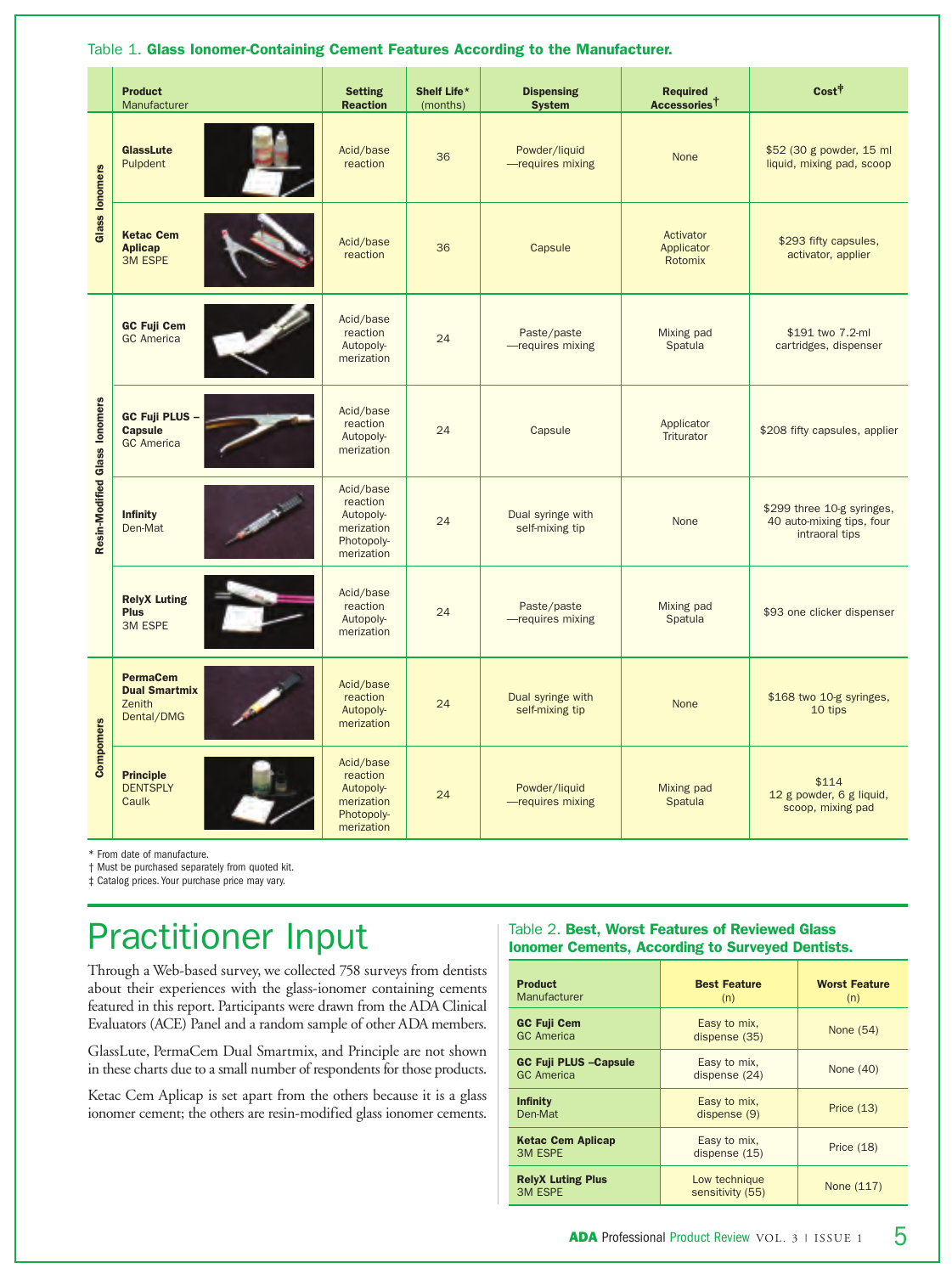

# **GLASS IONOMER-CONTAINING RESTORATIVES** Lab Notes

In the ADA laboratory, we tested acid erosion, depth of cure, radiopacity, compressive strength, flexural strength, flexural modulus, setting times, transmittance and shade/color stability.

To show how the products performed in relationship to one another, we are presenting our laboratory results on the following scales. Products listed in the same box had similar performance according to statistical analysis of the results (One-Way ANOVA and ANOVA on Ranks, *p*<0.05). Results are given as mean values with the standard deviations in parentheses.

For a complete description of our test methods, visit "www.ada.org/goto/ppr".

For a guide to reading the following figures, see p. 2.

## **Setting Time\***

NOTE: This test applies only to products whose setting reaction is initiated by chemical agents without light activation (i.e., self-cure and dual-cure products only).

Manufacturers often list setting times among the product information, but they rarely provide the test conditions (e.g., temperature, humidity) under which those times were determined. In collecting information from the manufacturers, we asked about test conditions. In our own testing, we measured setting times at 37°C and 90 percent relative humidity to clinically simulate conditions in the mouth.

The values listed below are not presented as better or worse. That judgment depends on the individual practice needs and evaluation of the practitioner. In addition to general clinical concerns, also consider the ease of use of the mixing and delivery system to determine acceptable working and setting times.

#### **Compoglass Flow** Ivoclar Vivadent 800-533-6825 www.ivoclarvivadent.us

**DYRACTextra** DENTSPLY Caulk 800-LD-Caulk www.caulk.com

**GC Fuji II LC** GC America 800-323-7063 www.gcamerica.c

**GC Fuji IX GP I** GC America 800-323-7063 www.gcamerica.com

#### Setting Time: **Tested vs. Manufacturer Stated.**

| <b>Product</b><br>Manufacturer                       | <b>Tested Setting Time*</b><br>minutes:seconds | <b>Manufacturer Stated</b><br><b>Setting Time</b><br>minutes:seconds† |
|------------------------------------------------------|------------------------------------------------|-----------------------------------------------------------------------|
| GC Fuji IX GP Fast <sup>†</sup><br><b>GC</b> America | 1:36                                           | 3:00                                                                  |
| Geristore<br>Den-Mat                                 | 4:02                                           | 4:00                                                                  |
| Ketac Fil Plus Aplicap<br><b>3M ESPE</b>             | 2:24                                           | 7:00                                                                  |
| riva self cure<br>SDI, North America, Inc.           | 2:26                                           | 4:30                                                                  |
| Vitremer<br><b>3M ESPE</b>                           | 4:50                                           | 4:00                                                                  |

\* Measured at 37°C, 90 percent humidity. ‡ Also sold as regular set.

† Measured at 37°C and humidity not known.

|      | <b>Geristore</b>              | riva self cure          |
|------|-------------------------------|-------------------------|
|      | Den-Mat                       | SDI North America, Inc. |
|      | 800-445-0345                  | 800-228-5166            |
| om   | www.denmat.com                | www.sdi.com.au          |
|      |                               |                         |
| Fast | <b>Ketac Fil Plus Aplicap</b> | <b>Vitremer</b>         |
|      | <b>3M ESPE</b>                | <b>3M ESPE</b>          |
|      | 800-634-2249                  | 800-634-2249            |
| оm   | www.3mespe.com                | www.3mespe.com          |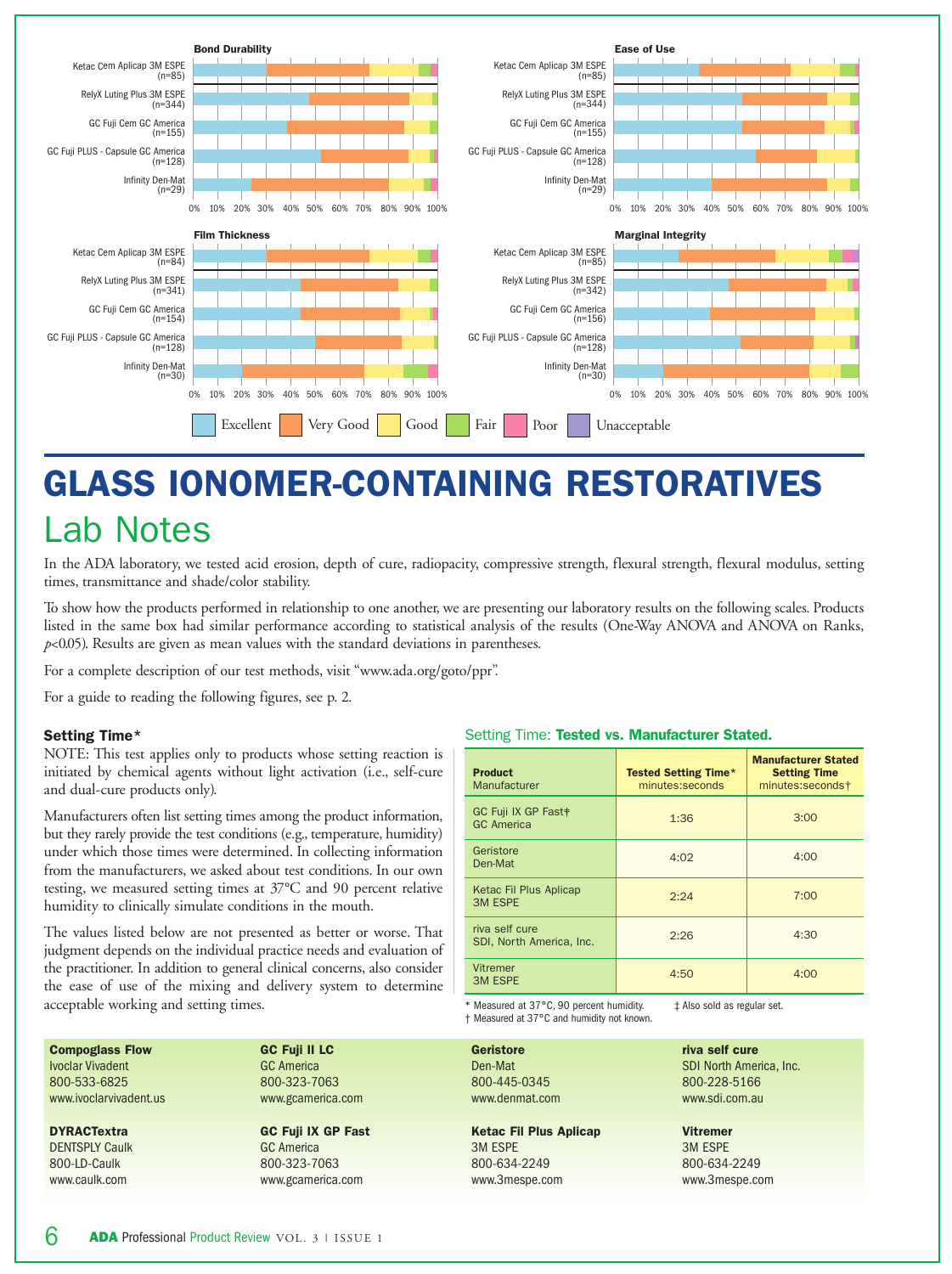|                               | <b>Product</b><br>Manufacturer                                  | <b>Indications</b><br>for Use*            | <b>Setting</b><br><b>Reaction</b>                                            | <b>Shelf Life</b><br>(months) | <b>Delivery</b><br><b>System</b>          | <b>Accessories</b><br><b>Required</b> #         | Cost§<br>(contents)                                                                                                                                                                                    |
|-------------------------------|-----------------------------------------------------------------|-------------------------------------------|------------------------------------------------------------------------------|-------------------------------|-------------------------------------------|-------------------------------------------------|--------------------------------------------------------------------------------------------------------------------------------------------------------------------------------------------------------|
| <b>Glass lonomers</b>         | <b>GC Fuji IX GP</b><br>Fast<br><b>GC</b> America               | <b>Small Class</b><br>$\mathbf{II}$       | Acid/base<br>reaction                                                        | 24                            | Capsule                                   | Triturator                                      | \$258 (50 capsules [assorted<br>shades], capsule applicator, 5.7<br>ml cavity conditioner, 5.2 ml Fuji<br>Coat LC)                                                                                     |
|                               | <b>Ketac Fil Plus</b><br><b>Aplicap</b><br><b>3M ESPE</b>       | Class III.<br><b>Fissure</b><br>sealing   | Acid/base<br>reaction                                                        | 24                            | Capsule                                   | Rotomix                                         | \$326 (50 capsules [assorted<br>shades], applicator, activator)                                                                                                                                        |
|                               | riva self cure<br>SDI, North<br>America, Inc.                   | <b>Small Class</b><br>II. Root<br>surface | Acid/base<br>reaction                                                        | 27                            | Capsule                                   | Triturator                                      | \$139 (50 capsules [assorted]<br>shades], capsule applicator, 5 ml<br>Riva Coat, 10 ml conditioner)                                                                                                    |
| Resin-Modified Glass lonomers | <b>GC Fuji II LC</b><br><b>GC</b> America                       | Class III                                 | Photopoly-<br>merization<br>Acid/base<br>reaction                            | 24                            | Capsule                                   | Applicator<br><b>Curing Light</b><br>Triturator | $$185$ (50 capsules)                                                                                                                                                                                   |
|                               | <b>Geristore</b><br>Den-Mat                                     | Luting<br>indirect<br>restorations        | Photopoly-<br>merization<br>Autopoly-<br>merization<br>Acid/base<br>reaction | 18                            | Syringe with<br>dual, self-<br>mixing tip | <b>Curing Light</b>                             | \$135 (10 g shade A2 syringe, 15<br>mixing tips)                                                                                                                                                       |
|                               | <b>Vitremer</b><br><b>3M ESPE</b>                               | Root<br>surface                           | Photopoly-<br>merization<br>Autopoly-<br>merization<br>Acid/base<br>reaction | 36                            | Powder/<br>Liquid                         | <b>Curing Light</b>                             | \$500 (5 g powder [assorted]<br>shades], two 8 ml liquids, 6.5 ml<br>primer, 6.5 ml finishing gloss,<br>delivery tips with pistons, spoon,<br>mixing pad, shade guide, well,<br>brush tips and handle) |
|                               | <b>Compoglass</b><br><b>Flow</b><br><b>Ivolclar</b><br>Vivadent | Root<br>Surface,<br>Class III             | Photopoly-<br>merization                                                     | 24                            | Paste                                     | Compule<br>Gun<br><b>Curing Light</b>           | \$63 (twenty 0.25-g compules)                                                                                                                                                                          |
| Compomers                     | <b>DYRACTextra</b><br><b>DENTSPLY</b><br>Caulk                  | All class of<br>restorations              | Photopoly-<br>merization                                                     | 24                            | Paste                                     | Compule<br>Gun<br><b>Curing Light</b>           | \$96 (twenty 0.25-g compules)                                                                                                                                                                          |

### Table 1. **Glass Ionomer-Containing Restorative Features According to the Manufacturer.**

\* Apart from small Class I and V, base/liner, intermediate, deciduous, core with some tooth support. NOTE: Instruction sheet for DYRACTextra indicates that this product can be used for "all classes of restorations." Additional uses as core material or base are not mentioned.

### **Transmittance\***

(Higher percentage of light transmittance indicates relatively greater translucence.)

*Characteristic Tested:* Translucency can enhance the esthetics of anterior restorations. Less translucent (more opaque) materials may be preferred when placing a restoration over any discoloration, such as, non-vital or stained teeth.

\* We measured the percentage of light transmitted through 1-mm thick specimens using a standard light source.

‡ Must be purchased separately from quoted kit.

§ Catalog prices. Actual retail price may vary depending on vendor and quantity ordered.



## **Color Stability**

*Characteristic Tested:* This test confirms the restorative's ability to maintain the same shade after exposure to simulated aging.

*Results:* All of the products passed this test. There was no, or only slight, difference in shade between the test and control specimens or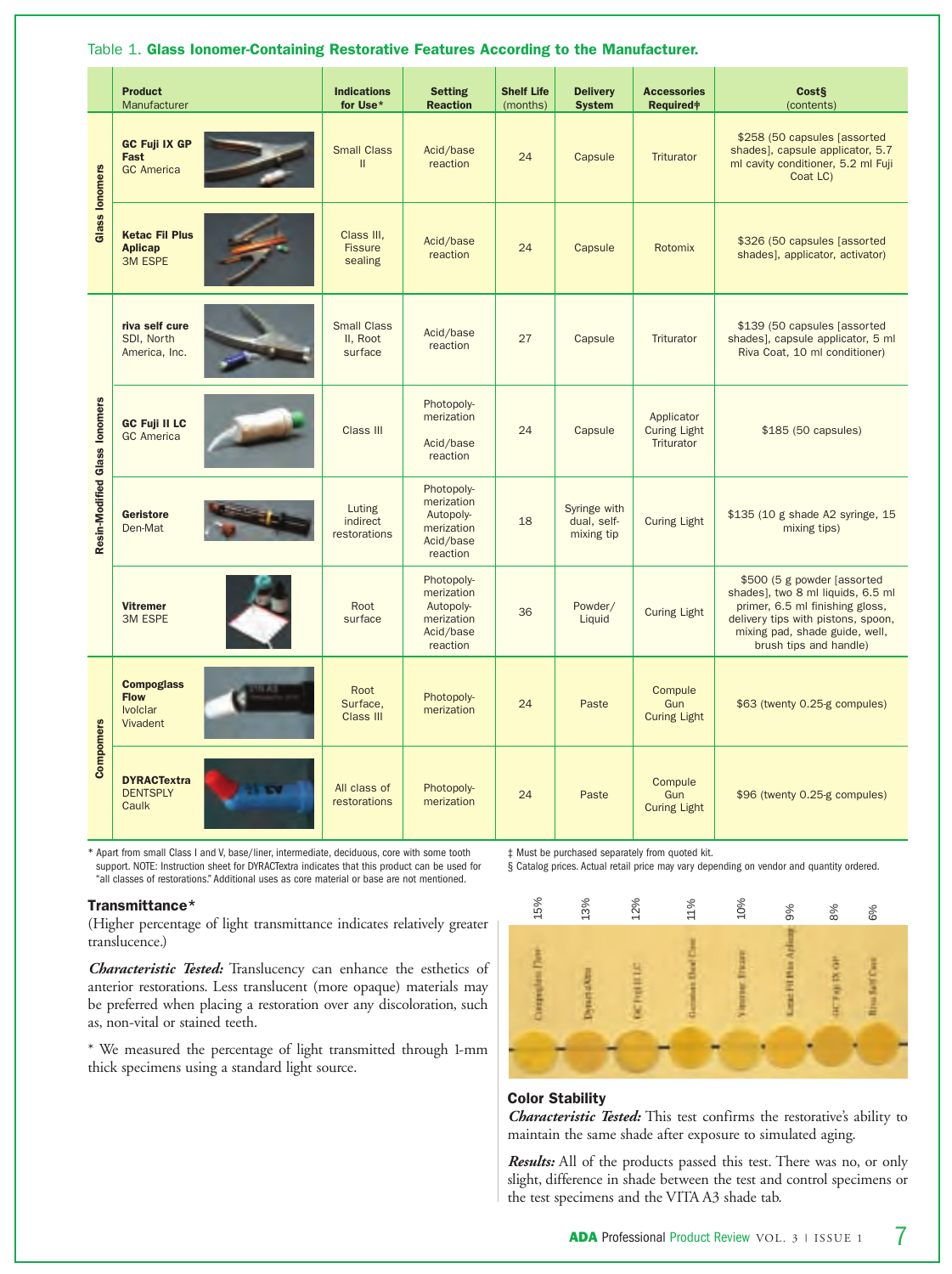

40(11)

\* After 24 hours in a lactic acid solution (pH 2.74)  $\dagger$  1 micron =  $10^{-3}$ mm

#### ‡ These products had ≤ 5 microns of erosion.

#### **Radiopacity \***

**GC Fuji II LC Geristore Vitremer DYRACTextra Compoglass Flow**

(Values that are greater than enamel are more desirable.)

*Characteristic Tested:* Indicates how identifiable the restoration will be on a radiograph.



\* We measured radiopacity for 1-mm thick specimens at seven days after setting.

† mm Al stands for millimeters of aluminum, a standard measurement used for comparing the radiopacity of different materials.

‡ Radiopacity of dentin and enamel according to Attar N, et al.1

## **Depth of Cure\***

(Higher values are more desirable.)

*Characteristic Tested:* This test indicates the total depth to which the material (in this case, VITA shade A3) will cure when activated with a high-intensity tungsten halogen light for 20 seconds. Note that depth of cure values may vary depending on the curing light used and the shade of the material being cured.



\* Applies only to products that can be activated with a curing light (i.e., dual-cure and light-cure products only).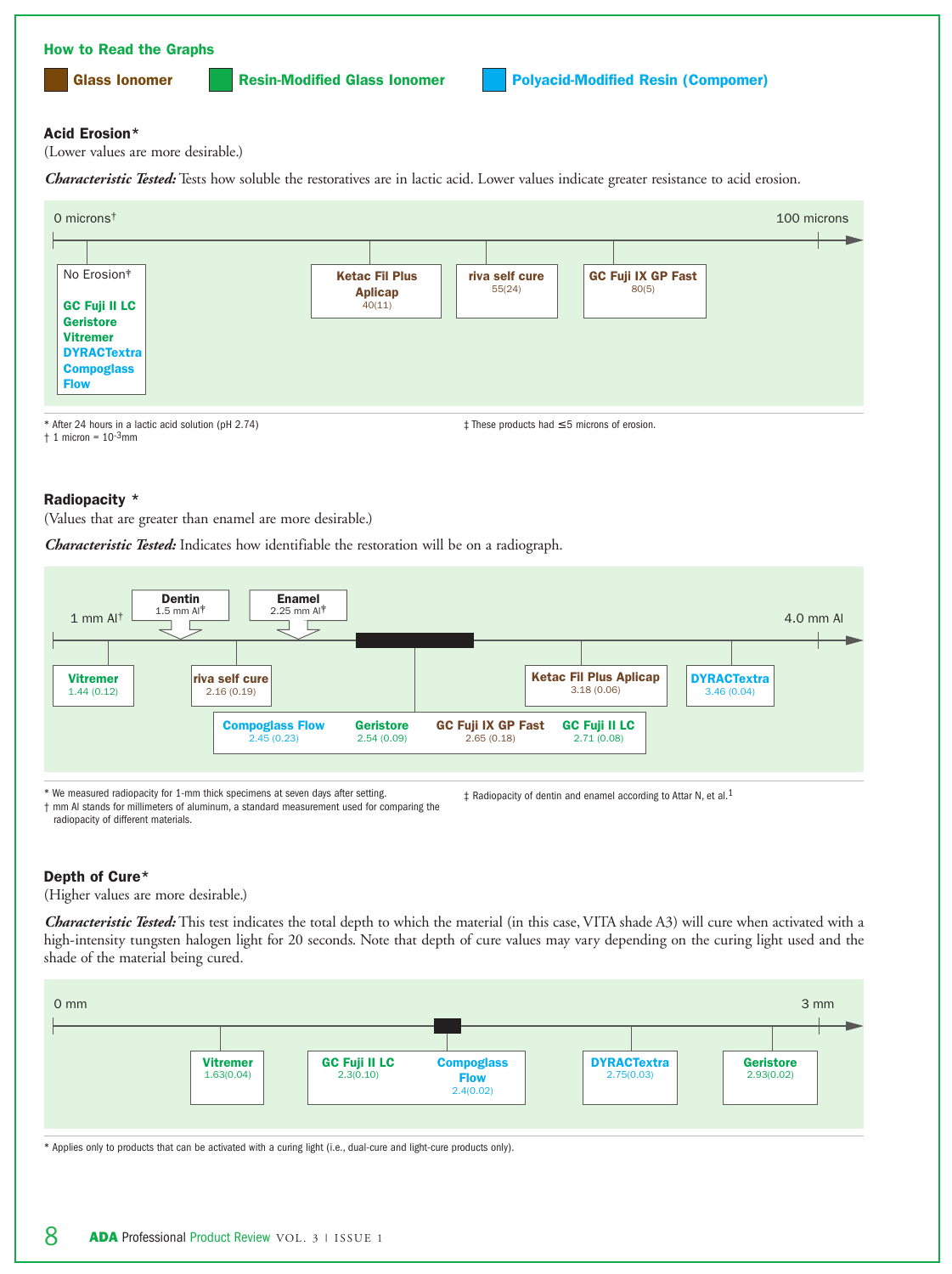### **Compressive Strength\***

(Higher values are more desirable; although no clinically relevant minimum has been established.)

*Characteristic Tested:* Measures the restorative's ability to withstand compression (e.g., vertical chewing forces). Higher numbers indicate greater strength.



\* Result is the force/unit area (strength) required to break a standard specimen in compression.

† MPa stands for megapascal, a unit of strength (force/unit area). 1 MPa = 145 psi.

‡ Based on a cross-head speed of 0.5 mm/min. According to ANSI/ADA Specification No. 1.2

§ Typical compressive strength for different dental amalgams range from 300 to 445 MPa.<sup>3</sup>

#### **Flexural Strength\***

(Higher strengths are more desirable; although no clinically relevant minimum has been established.)

*Characteristic Tested:* This test determines the strength in resistance to flexural (bending) loads.



\* We used a three-point bend test to measure flexural properties of standard beam specimens. The result is the maximum force/unit area at failure of a specimen.

† MPa stands for megapascal, a unit of strength (force/unit area). 1 MPa = 145 psi.

‡ Flexural strength of posterior resin composite restoratives tested for PPR 1(1).4

#### **Flexural Modulus (Stiffness)\***

(A higher modulus will provide better resistance to deformation under occlusal forces)

*Characteristic Tested:* This test determines stiffness of the restorative (higher numbers indicate increased stiffness in bending). A clinically optimum range for flexural modulus has not been determined. Ideal stiffness for a restorative depends on the location of the tooth as well as occlusal loading.



\* We used a three-point bend test to measure flexural properties of standard beam specimens. Result is a calculated stress/strain value from the slope of the loading curve from the flexure test. † MPa stands for megapascal, a unit of modulus. 1 MPa = 145 psi.

 $\ddagger$  Flexural modulus of posterior resin composite restoratives tested for PPR 1(1).<sup>4</sup>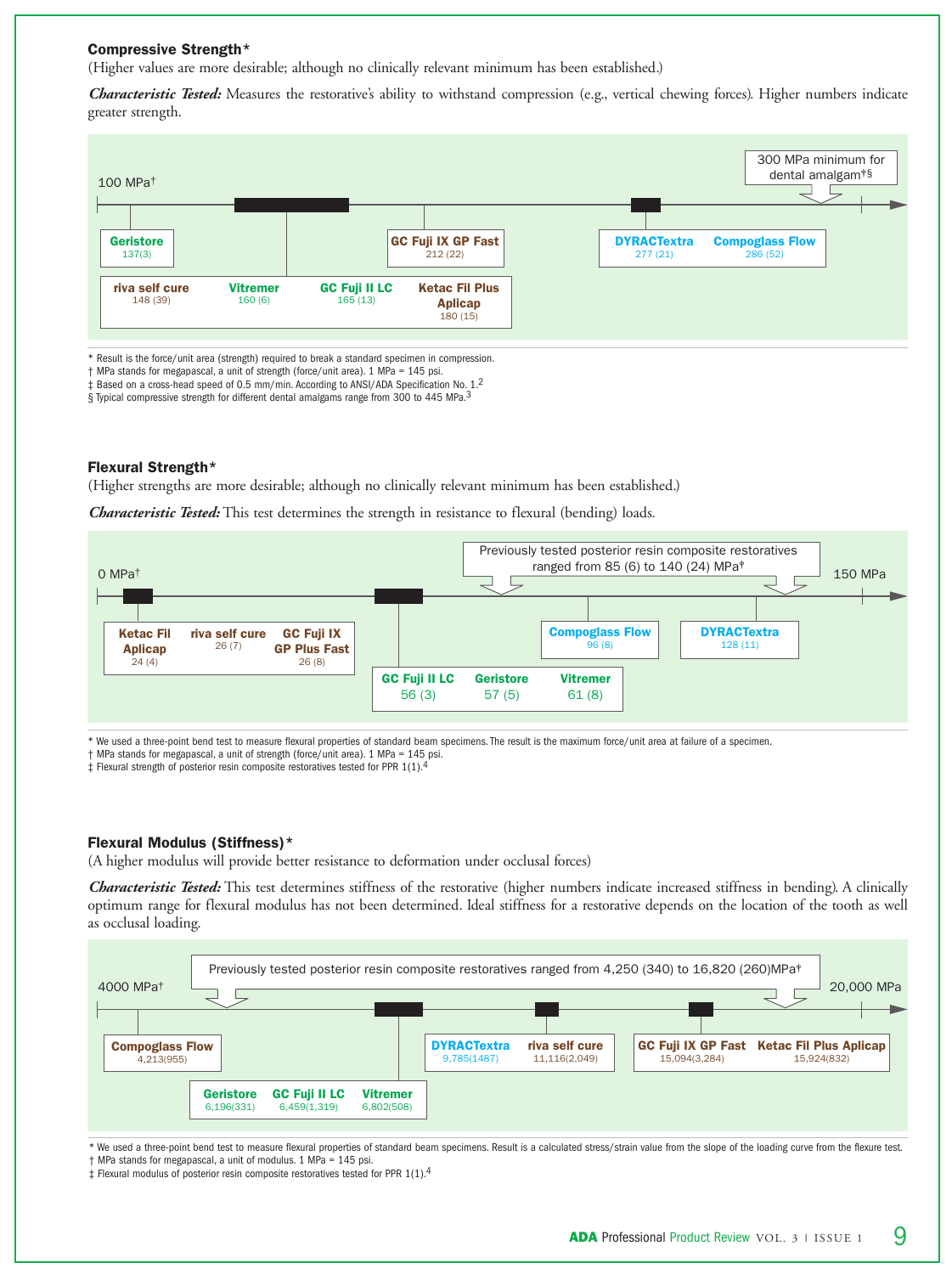## Academic Corner

## **Should dual-cured products be light activated whenever possible?**

We found that dual-cure products continue to cure after exposure to the curing light. To test this, we prepared five specimens and stored them in the dark for 24 hours. We then prepared a second set of five specimens, which we light cured and then stored in the dark for 24 hours. (Our tests did not assess the degree of conversion, which determines the final material properties.)

Results on flexural and compressive strengths indicate that light-cured samples (samples that cured by light activation in addition to the chemical initiated polymerization reaction) provided higher strengths than samples that were allowed to harden in the self-cure mode only.

## **Depth of Cure**

| <b>Product</b><br>Manufacturer    | <b>Immediately after</b><br>light curing<br>mm(SD) | 30 minutes after<br>light curing<br>(dual cured) mm | 30 minutes, self<br>curing only<br>mm |
|-----------------------------------|----------------------------------------------------|-----------------------------------------------------|---------------------------------------|
| <b>Geristore</b><br>Den-Mat       | 2.93(0.02)                                         | >3                                                  | >3                                    |
| <b>Vitremer</b><br><b>3M ESPE</b> | 1.63(0.04)                                         | >3                                                  | >3                                    |

## **Compressive Strength**

| <b>Product</b><br>Manufacturer    | 24 hours after light<br>curing (dual cured)<br><b>MPa (SD)</b> | 24 hours, self curing<br>only MPa (SD) | <b>Product</b><br>Manufacturer    | 24 hours after light<br>curing (dual cured)<br><b>MPa (SD)</b> | 24 hours, self curing<br>only MPa (SD) |
|-----------------------------------|----------------------------------------------------------------|----------------------------------------|-----------------------------------|----------------------------------------------------------------|----------------------------------------|
| Geristore<br>Den-Mat              | $137(3)*$                                                      | $125(23)*$                             | Geristore<br>Den-Mat              | 61(8)                                                          | 36(6)                                  |
| <b>Vitremer</b><br><b>3M ESPE</b> | 160(6)                                                         | 124(10)                                | <b>Vitremer</b><br><b>3M ESPE</b> | 57(5)                                                          | 47(5)                                  |

**Flexural Strength**

\* Similar performance according to statistical analysis t-test (p<0.05)

#### References

1. Attar N, Tam LE, McComb D. Flow, strength, stiffness and radiopacity of flowable resin composites. J Can Dent Assoc 2003;69(8):516-21.

2. American National Standard/American Dental Association Specification No. 1 2003, Alloy for dental amalgam. Chicago: American Dental Association.

3. University of Michigan. Ultimate compressive strength, C. Available at: http://www.lib.umich.edu/dentlib/Dental\_tables/Ultcompstr.html. Accessed October 9, 2007.

4. American Dental Association. Posterior composite resins. ADA Professional Product Review 2006;1(1):5.

## Practitioner Input

Through a Web-based survey, we collected input from 498 dentists about their experiences with the glass-ionomer containing restoratives featured in this report. Respondents rated up to two restorative brands. Participants were drawn from the ADA Clinical Evaluators (ACE) Panel and a random sample of other ADA members.

NOTE: Compoglass Flow and riva self cure had too few responses to reliably report clinical impressions and are not included in this section of the report.

## Table 2. **Best, Worst Features for Reviewed Glass Ionomer Restoratives, According to Surveyed Dentists.**

|                                  | <b>Product</b><br>Manufacturer | <b>Best Feature</b><br>(n)                                                | <b>Worst Feature</b><br>(n)                  |
|----------------------------------|--------------------------------|---------------------------------------------------------------------------|----------------------------------------------|
|                                  | <b>GC Fuji IX GP Fast</b>      | Low technique<br>sensitivity (34)                                         | Inadequate shade<br>match $(51)$             |
| <b>Glass lonomers</b>            | Ketac Fil Plus Aplicap         | Low technique<br>sensitivity (3) and<br>published clinical<br>studies (3) | Difficult to mix/<br>dispense (6)            |
|                                  | <b>GC Fuji II LC</b>           | Low technique<br>sensitivity (36)                                         | Inadequate shade<br>match $(40)$             |
| Resin-Modified Glass<br>lonomers | Geristore                      | Good marginal<br>seal (15)                                                | Inadequate<br>working time (18)              |
|                                  | Vitremer                       | Low technique<br>sensitivity (4) and<br>published clinical<br>studies (4) | Inadequate shade<br>match (7) and<br>cost(7) |
| Compomers                        | <b>DYRACTextra</b>             | Low technique<br>sensitivity (10)                                         | Inadequate shade<br>match $(10)$             |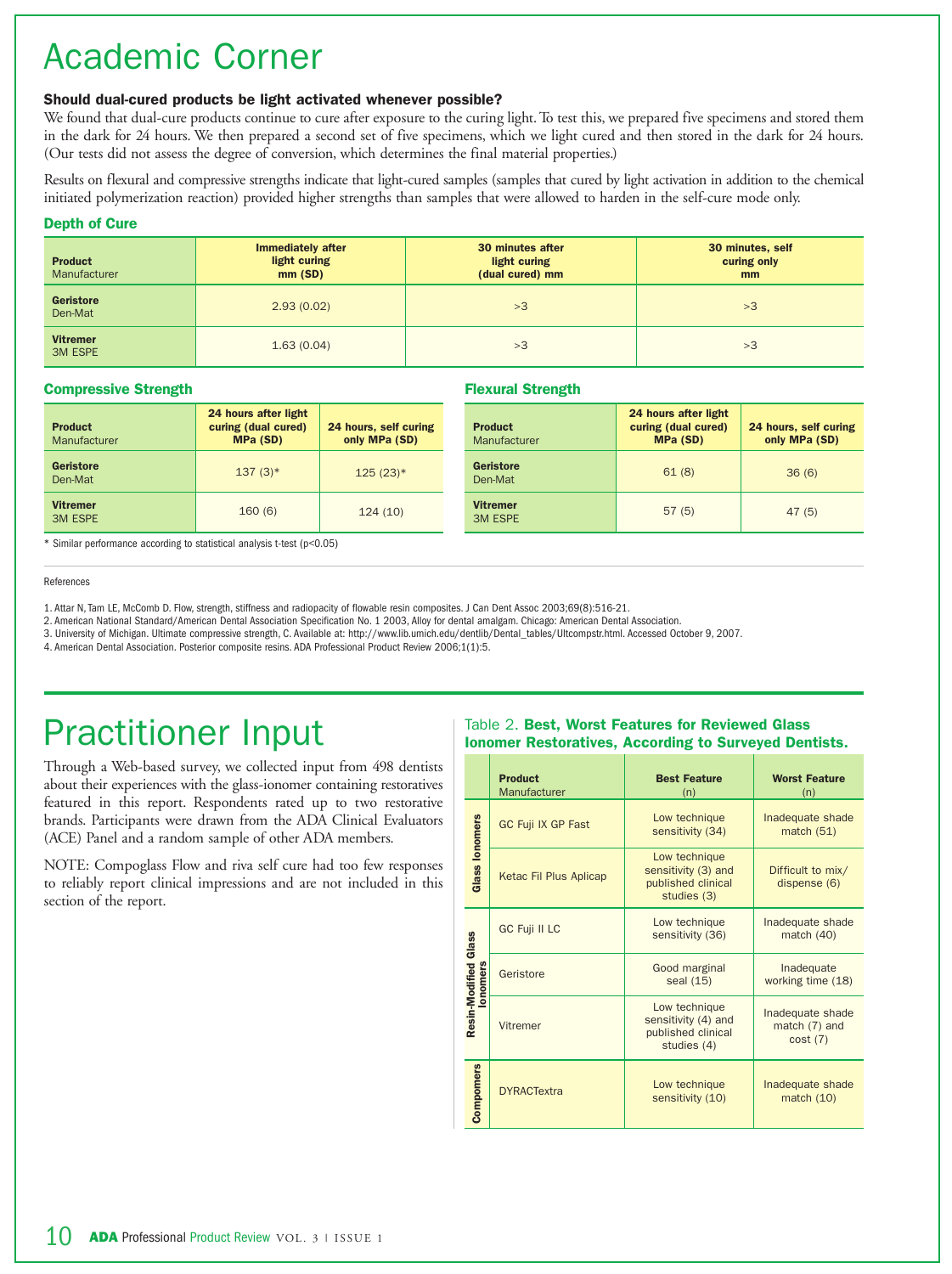

# **PIT & FISSURE SEALANTS**

## Lab Notes

In the ADA laboratory, we tested setting time for the glass ionomer based sealants. For the resin-based sealants, we tested depth of cure, and polymerization shrinkage stress and rate of stress development.

*For a complete description of our test methods, visit "www.ada.org/goto/ppr".*

## Setting Time: **Tested vs. Manufacturer Stated.**

| <b>Product</b><br>Manufacturer                    | <b>Tested Setting Time*</b><br>minutes:seconds | <b>Manufacturer</b><br><b>Stated Setting Time</b><br>minutes:seconds |
|---------------------------------------------------|------------------------------------------------|----------------------------------------------------------------------|
| <b>GC Fuji TRIAGE (white)</b><br>GC America, Inc. | 2:42(0:16)                                     | $2.45$ <sup>†</sup>                                                  |
| riva protect, regular set<br>SDI America, Inc.    | 2:12(0:05)                                     | $4:10^{\frac{1}{3}}$                                                 |
| riva protect, fast set<br>SDI America. Inc.       | 2:28(0:13)                                     | $2:00^+$                                                             |

\* Measured at 37° C, 90 percent humidity. † Measured at 23°C, humidity not known.

‡ Measured at 37°C, humidity not known.

#### **Aegis Pit**

**& Fissure Sealant** Harry J. Bosworth Company 800-323-4352 www.bosworth.com

#### **Clinpro**

3M ESPE 800-634-2249 www.3mespe.com **Delton Light Cure** DENTSPLY Professional 800-989-8826 www.dentsply.com

#### **Embrace WetBond** Pulpdent Corp. 800-343-4342 www.pulpdent.com

## **GC Fuji TRIAGE**  GC America, Inc.

800-323-7063 www.gcamerica.com

**Guardian Seal** Kerr Corp. 800-537-7123 www.kerrdental.com **Helioseal** Ivoclar Vivadent 800-533-6825 www.ivoclarvivadent.us

**riva protect** SDI North America, Inc. 800-228-5166 www.sdi.com.au

**UltraSeal XT plus** Ultradent Products 800-552-5512 www.ultradent.com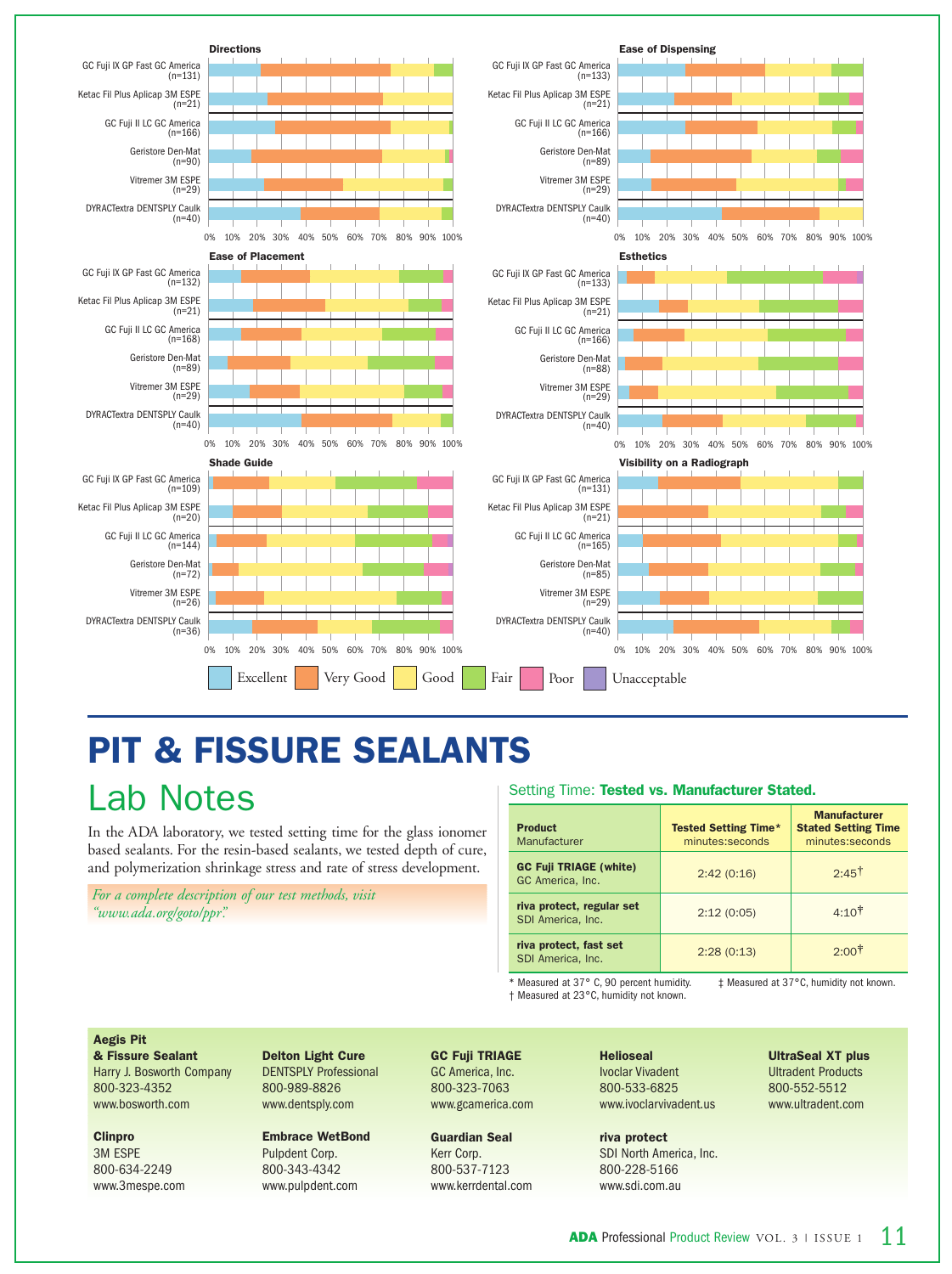|                       | <b>Product</b><br>Manufacturer                                                            | <b>Therapeutic</b><br><b>Benefit</b>                        | <b>Filler</b><br><b>Content</b><br>(% volume) | <b>Available</b><br><b>Shades</b>    | <b>Color Change</b><br>to Indicate Set | <b>Shelf Life</b><br>(years) | <b>Delivery</b><br><b>System</b>                                           | Price*<br>(Contents)                                                                                                                                                      |
|-----------------------|-------------------------------------------------------------------------------------------|-------------------------------------------------------------|-----------------------------------------------|--------------------------------------|----------------------------------------|------------------------------|----------------------------------------------------------------------------|---------------------------------------------------------------------------------------------------------------------------------------------------------------------------|
| <b>Glass lonomers</b> | <b>GC Fuji TRIAGE</b><br>GC America, Inc.                                                 | Fluoride<br>release                                         | 40%                                           | Pink<br>White                        | <b>NA</b>                              | $\overline{2}$               | Capsule with<br>applier                                                    | \$148 (50 capsules,<br>applicator, Fuji coat, cavity<br>conditioner)                                                                                                      |
|                       | riva protect<br><b>SDI North</b><br>America, Inc.                                         | Fluoride<br>release.<br>also con-<br>tains ACP <sup>†</sup> | 44.3%,<br>regular set                         | <b>Bleach</b><br>Pink                | <b>NA</b>                              | 3<br>(capsules)              | Pre-dosed<br>capsule or<br>hand-mix<br>powder/liquid<br>(regular set only) | \$114<br>(50 capsules, applicator)                                                                                                                                        |
|                       |                                                                                           |                                                             | 47.6%<br>fast set                             |                                      |                                        |                              |                                                                            |                                                                                                                                                                           |
| Resins                | <b>Aegis Pit</b><br>& Fissure<br><b>Sealant</b><br>Harry J.<br><b>Bosworth</b><br>Company | No,<br>releases<br>ACP <sup>T</sup>                         | 16.5%<br>ACP <sup>T</sup>                     | Opaque                               | <b>No</b>                              | 3                            | Syringe                                                                    | \$106 (three 1.2 ml sealant<br>syringes, one 3 ml etchant<br>syringe, 40 tips)                                                                                            |
|                       | <b>Clinpro</b><br><b>3M ESPE</b>                                                          | Fluoride<br>release                                         | 3%                                            | Opaque                               | From pink to<br>opaque off<br>white    | $\overline{2}$               | Syringe                                                                    | \$61 (two 1.2 ml sealant<br>syringes, one 3 ml etchant<br>syringe, 20 tips) <sup>†</sup>                                                                                  |
|                       | <b>Delton Light</b><br>Cure<br><b>DENTSPLY</b><br>Professional                            | <b>No</b>                                                   | None                                          | Clear<br>Opaque                      | <b>No</b>                              | $\overline{2}$               | Tube applicator                                                            | \$94, clear<br>\$93, opaque<br>(two 2.7 ml sealant bottles,<br>one 7 ml etchant, tube<br>applicator, mixing trays)                                                        |
|                       | <b>Embrace</b><br><b>WetBond</b><br>Pulpdent Corp.                                        | Fluoride<br>release                                         | NA <sup>S</sup>                               | Off White<br>Natural                 | <b>No</b>                              | $\overline{2}$               | Syringe or Unit-<br>dose pipette                                           | \$63 (four 1.2 ml syringes,<br>20 applicator tips)                                                                                                                        |
|                       | <b>Guardian Seal</b><br>Kerr Corp.                                                        | Fluoride<br>release                                         | 14.4%                                         | <b>Not</b><br>Shaded                 | <b>No</b>                              | $\overline{2}$               | Syringe                                                                    | \$82 (four 1 g syringes, 40<br>microbrush applicator tips)                                                                                                                |
|                       | <b>Helioseal</b><br><b>Ivoclar Vivadent</b>                                               | Noll                                                        | None                                          | White                                | <b>No</b>                              | 1.5                          | Bottle with<br>cannula<br>applicator tips                                  | \$128 (8 g etchant, 20<br>plastic tips, 10 plastic<br>cannulas, 50 brushes, one<br>brush/tip holder)                                                                      |
|                       | <b>UltraSeal XT</b><br>plus<br>Ultradent<br>Products                                      | Fluoride<br>release                                         | 33.8%                                         | Clear<br>A1<br>A2<br>Opaque<br>White | <b>No</b>                              | $\overline{2}$               | Syringe with<br>brush                                                      | \$49 (one 1.2ml UltraSeal<br>XT plus syringe, one 1.2ml<br>Ultra-Etch syringe, two 1.2<br>ml PrimaDry syringes,<br>twenty Blue Micro Tips,<br>twenty Inspiral Brush Tips) |

## Table 1. **Pit and Fissure Sealant Features According to Manufacturer.**

\* Catalog prices. Actual retail price may vary depending on vendor and quantity ordered. † Amorphous calcium phosphate

‡ Bottle kit also available.

§ Not available from the company.

II Helioseal does not contain fluoride; Helioseal F contains fluoride.

#### **What is ACP?**

Developed by the ADA Foundation Paffenbarger Research Center, amorphous calcium phosphate (ACP) is a novel nonfluoride therapy shown to remineralize enamel and dentin.

According to an article in the ADA News,<sup>1</sup> ACP works by depositing and then dissolving in oral fluids. Once it dissolves, it is transported into the carious lesion where the calcium and phosphate ions precipitate and recrystallize as apatite to repair early lesions.

In addition to remineralizing early carious lesions, ACP is useful as a desensitizer. Several products have been licensed by Paffenbarger Research Center to deliver ACP including EnamelCare toothpaste and Mentadent Replenishing White (Church & Dwight Co.), Enamel Pro Series prophy paste and fluoride varnish (Premier

Dental), bleaching gels (Discus Dental) and an orthodontic cement (H.J. Bosworth Co.).

For a more detailed article on ACP, see the August 20, 2007, ADA News<sup>1</sup> or any of the scientific articles listed below.2-5 For more information about the ADA Foundation Paffenbarger Research Center, visit "http://www.ada.org/ada/prod/adaf/paffenbarger/index.asp".

- 1. Garvin J. ACP: the next big thing. ADA News. August 20, 2007;38(15):1, 10. 2. Tung MS, Eichmiller FC. Dental applications of amorphous calcium phosphates.
- J Clin Dent 1999;10(1): 1-6. 3. Tung MS, Eichmiller FC. Amorphous calcium phosphates for tooth mineralization.
- Compendium 2004;25(9, Suppl 1):9-13.
- 4. Skrtic D, Hailer AW, Takagi S, Antonucci JM, Eanes ED. Quantitative assessment of the efficacy of amorphous calcium phosphate/methacrylate composites in remineralizing caries-like lesions artificially produced in bovine enamel. J Dent Res 1996;75(9):1679-86.
- 5. Skrtic D, Antonucci JM, Eanes ED, Eidelman N. Dental composites based on hybrid and surface-modified amorphous calcium phosphates. Biomaterials 2004;25:1141-50.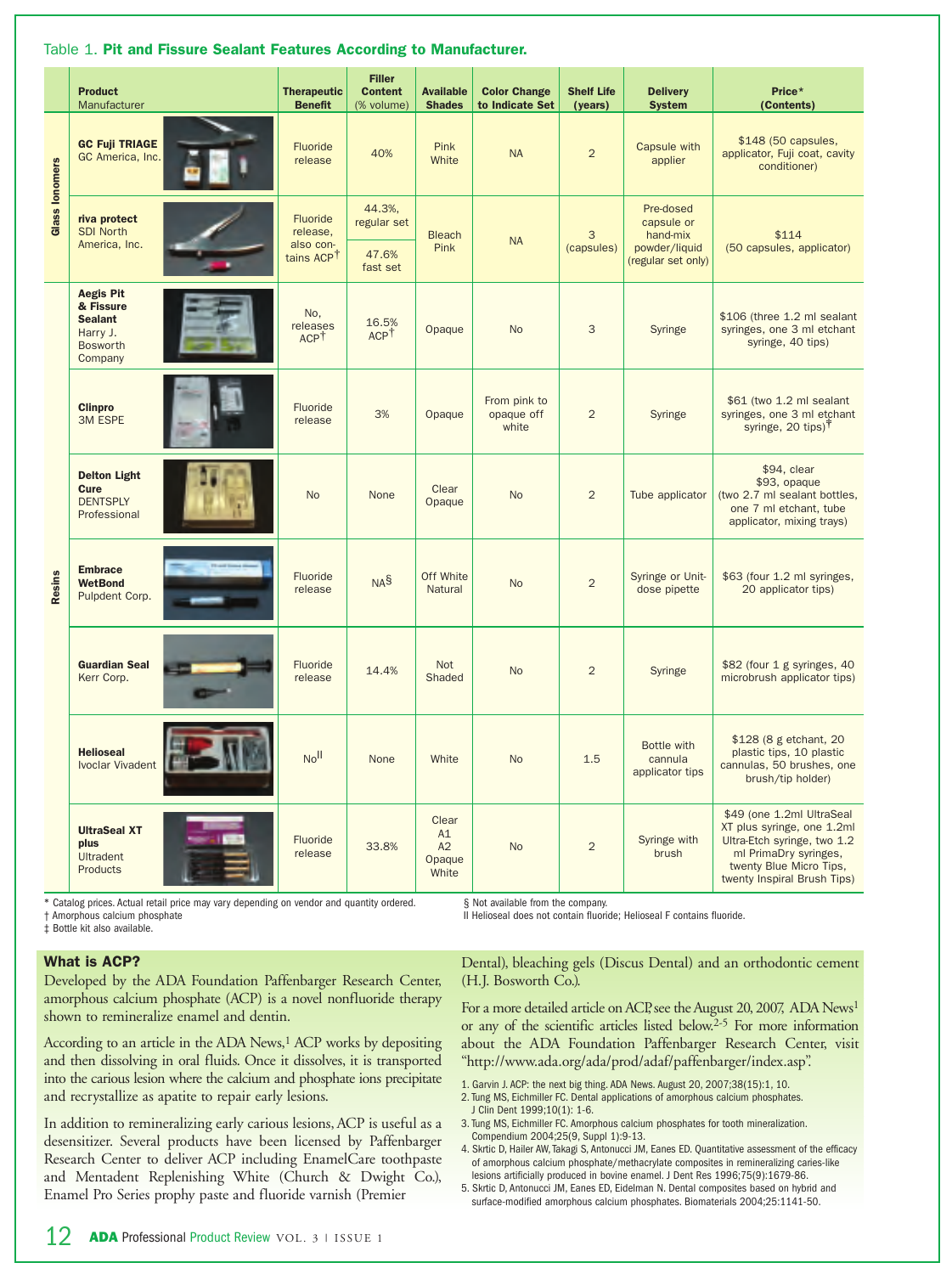## **Resins: Depth of Cure**

NOTE: Depth of cure values depend on the type of curing light being used and the shade of material being cured among others factors. We used a tungsten halogen curing light and tested multiple shades as listed in Figure 1.

## Figure 1. **Depth of Cure**



## **Resins: Polymerization Shrinkage Stress & Rate of Stress Development**

(Lower values are more desirable.)

*Characteristic Tested:* As the title suggests, this test indicates the amount of shrinkage during polymerization and the rate of stress development. Greater stresses at the margins during polymerization may compromise the seal as the resin shrinks away from the surrounding tooth structure, thus weakening the bond.



## Practitioner Input

Through a Web-based survey, we collected 570 surveys from dentists about their experiences with the sealants featured in this report. Participants were drawn from the ADA Clinical Evaluators (ACE) Panel and a random sample of other ADA members.

Aegis Pit & Fissure Sealant, Guardian Seal and riva protect are not shown in these charts due to a small number of respondents for those products.These response rates were not considered sufficient to allow reliable comparison to the other products.

The bars on each chart are arranged by the number of responses we obtained for that product. Greater number of responses implies greater strength of data obtained. GC Fuji TRIAGE is set apart from the others because it is a glass ionomer sealant; the remaining products are methacrylate-based resins.











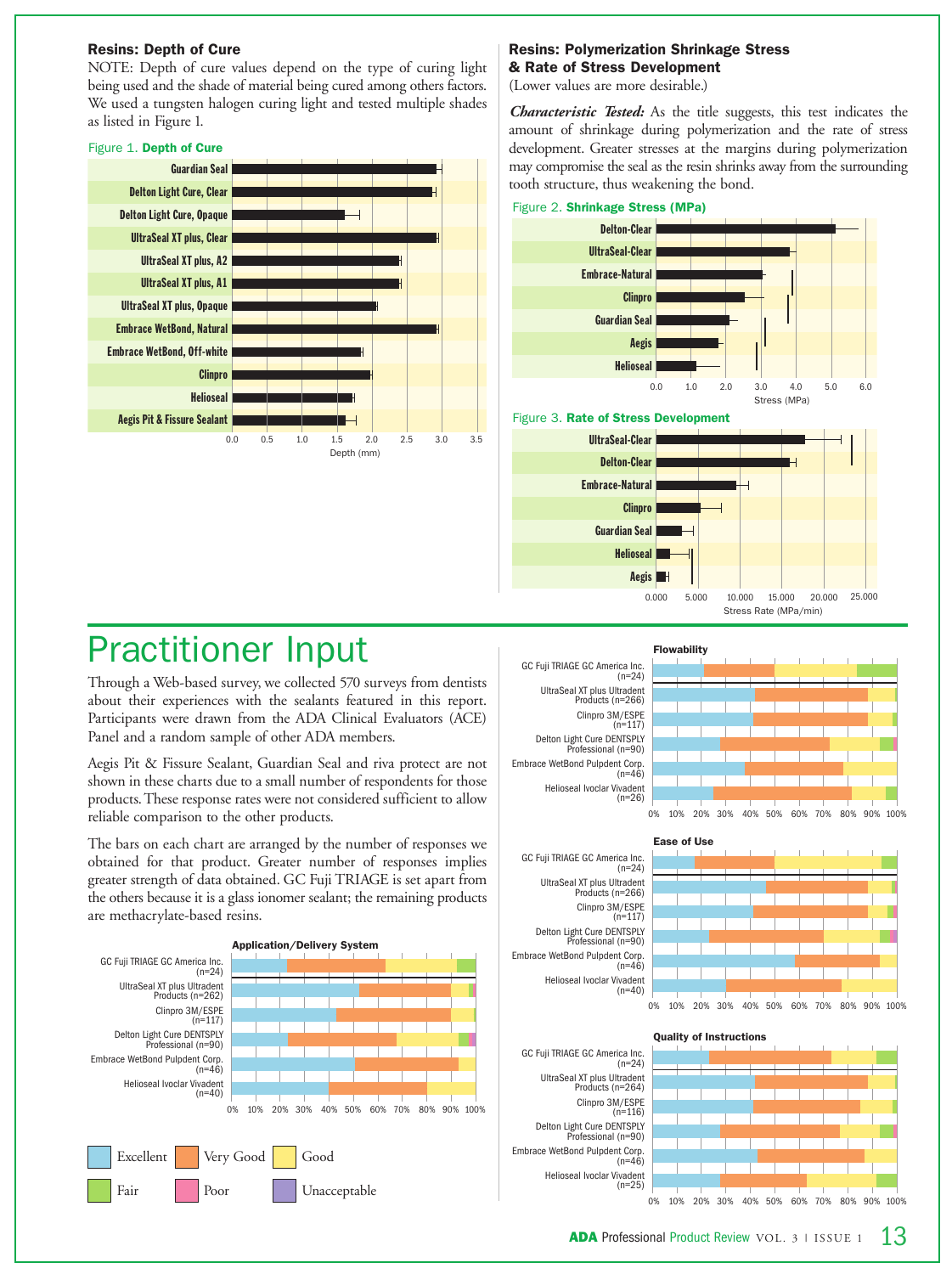## **ACADEMIC CORNER**

*The Academic Corner, a new feature of the PPR, offers interested readers detailed information on the science behind the topics. This issue's debut column explores fluoride-containing dental materials.*

## **Understanding Fluoride-Containing Materials: Glass-ionomer (GI), Resin Modified GI (RMGI), and Poly-Acid Modified Resin (Compomers)**

This issue evaluates and compares products within three categories – each of which has products that contain glass ionomer as a component. These products all cite fluoride release as a principal product claim. Resins also can be an ingredient or even the major structural component of products within these categories. In selecting the right product for the right application, it is helpful to review the major advantages and relative importance of each material for the particular clinical application.

This introduction is presented to help in the selection of different products – all of which are described as taking advantage of glass ionomer properties to some extent, and generally with a manufacturer claim of fluoride release. The articles in this issue are grouped according to product use (i.e., pit and fissure sealants, cements and restoratives). Since the actual products tested are composed of slightly different materials with different properties, it would not be fair to judge them compared strictly to one another. Rather, the question of which material is most suitable for each clinical application must first be addressed. As the material becomes composed of more resin as its matrix, the advantages of the glass ionomer will tend to decrease and the composite-like properties—esthetics, strength, etc.—will improve. (See Figure) The question for the practitioner is: How much of each property do you need for a given clinical application? Once this is determined, a product can be chosen within the variations available for that application based on the product features, cost, etc.

## **Resin-Modified Glass Ionomers (RMGI) and Poly-Acid Modified Resins (PAMR; Compomers): Are they really different, and what difference does it make?**

These two product classes can be distinguished, in theory, by whether the material is based on the polyacrylic acid chain (GI) modified with addition of a resin polymer (RMGI); or whether it is based on the resin chain modified with a glass/polyacid (as in compomer.) A more descriptive and accurate name for compomers is therefore poly-acid modified resin composites (PAMR.)<sup>1</sup> PAMR is

## Table. **Advantages, Disadvantages of glass ionomers vs. resin composities.**

| <b>Advantages</b>                                                                                                                                |                                                                                          |  |  |  |  |  |
|--------------------------------------------------------------------------------------------------------------------------------------------------|------------------------------------------------------------------------------------------|--|--|--|--|--|
| <b>Glass lonomers</b>                                                                                                                            | <b>Resin Composites</b>                                                                  |  |  |  |  |  |
| Direct adhesion to tooth structure<br>without bonding<br>Coefficient of thermal expansion<br>similar to dentin<br>Some remineralization possible | Much higher bond strengths<br>to enamel (but more technique<br>sensitive steps required) |  |  |  |  |  |
| <b>Disadvantages</b>                                                                                                                             |                                                                                          |  |  |  |  |  |
| <b>Glass lonomers</b>                                                                                                                            | <b>Resin Composites</b>                                                                  |  |  |  |  |  |
| Possible expansion due to water<br>absorption (may not be<br>recommended for use with<br>all-ceramic restorations.)                              | Polymerization shrinkage                                                                 |  |  |  |  |  |

defined asa subgroup of composites that contain a different type of hydrophilic monomer plus glass filler particles that release fluoride.<sup>2</sup> These behave even more like a typical resin composite in their physical properties. Generally, some significant properties such as strength, fluoride release and hydrophilic tendency may vary between the two types of materials, which can make a difference in choosing the best material for a particular clinical application.

A true dual cured material can be achieved with a resin composite that contains both a photo-initiator as well as an auto-polymerizing reaction of the resin matrix. This also can be accomplished in an RMGI or PAMR as well if the resin polymerization reaction can be light activated to reach a command set providing immediate workability, while the auto-polymerizing reaction continues over some period of time. However in addition to this, any material that contains both a glass ionomer as well as a resin will have two different setting reactions occurring simultaneously (i.e., polymerization and an acid-base reaction.)

There may be some advantage to using a PAMR over a traditional resin composite in having a slightly greater hydrophilic tendency; but they are not as moisture tolerant as either GI or RMGI products. (However, sufficient isolation is important for all of these materials.) So they may be neither quite as strong as composites nor offer the same application advantages as GI or RMGI materials. In practice, it

## Figure. **Characteristics of Restorative Materials.\***

| Glass Ionomers (GI)                                                                                 | <b>Resin Modified GI (RMGI)</b> | <b>Poly-acid Modified Resin (Compomers)</b> | <b>Resin Composites</b> |  |  |                                 |                                   |  |  |  |  |  |
|-----------------------------------------------------------------------------------------------------|---------------------------------|---------------------------------------------|-------------------------|--|--|---------------------------------|-----------------------------------|--|--|--|--|--|
| <b>Less Technique Sensitive</b>                                                                     |                                 |                                             |                         |  |  |                                 |                                   |  |  |  |  |  |
| <b>Fluoride Release</b>                                                                             |                                 |                                             |                         |  |  |                                 |                                   |  |  |  |  |  |
| <b>Low Postoperative Sensitivity</b>                                                                |                                 |                                             |                         |  |  |                                 |                                   |  |  |  |  |  |
| <b>Moisture Tolerance During Setting</b>                                                            |                                 |                                             |                         |  |  |                                 |                                   |  |  |  |  |  |
| <b>Strength</b><br><b>Resistance to Solubility</b><br><b>Wider Shade Selection/Better Esthetics</b> |                                 |                                             |                         |  |  |                                 |                                   |  |  |  |  |  |
|                                                                                                     |                                 |                                             |                         |  |  | <b>Easy Mixing and Delivery</b> |                                   |  |  |  |  |  |
|                                                                                                     |                                 |                                             |                         |  |  |                                 | <b>Light Cure for Command Set</b> |  |  |  |  |  |

**\* Darker shading indicates that the characteristic is more strongly associated with the material listed above.**